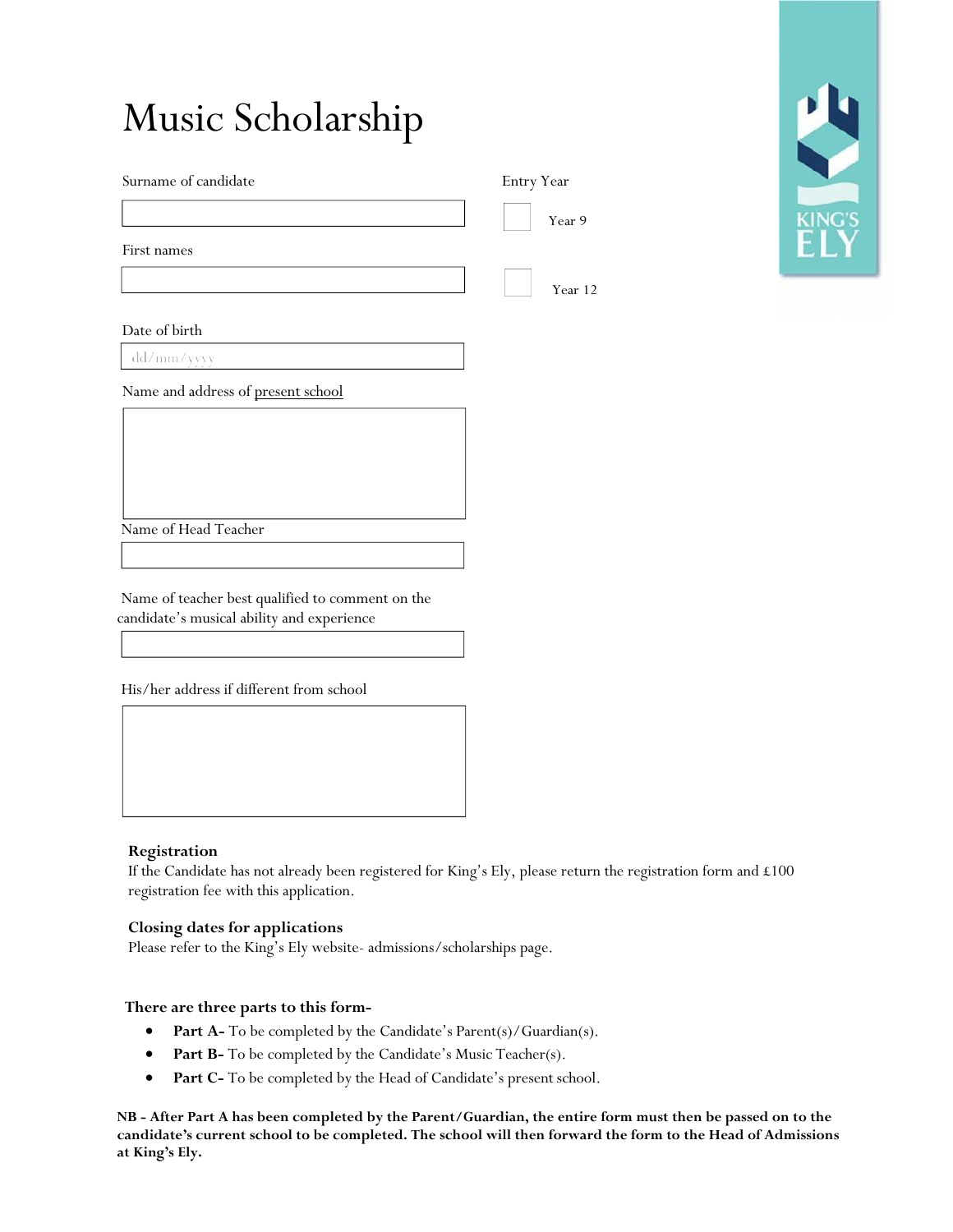#### **PART A- To be filled in by Parent/Guardian**

Please tell us if singing and/or instrumental lessons have been taken, as this information will be helpful. Please note that lessons are NOT a prerequisite for anaudition.

|                                                      | <b>First Instrument</b> | <b>Second Instrument</b> | <b>Third Instrument</b> |
|------------------------------------------------------|-------------------------|--------------------------|-------------------------|
| Name of Instrument (or Voice)                        |                         |                          |                         |
| How long have lessons been taken?                    |                         |                          |                         |
| Last grade examination detail<br>(mark, grade, date) |                         |                          |                         |
| Approximate grade, if no<br>examination taken        |                         |                          |                         |

## **Preference order for Music Scholarships:**

If the Candidate is sitting for other music scholarships at different schools, please state the order of preference between King's Ely and other schools.

Where more than one choice is made it is essential that all the schools applied to are shown in order of preference on this form, and that the order is the same on all applications sent to other schools. If this is not complied with, the application may be declared null and void. If only one choice is made it will be assumed that candidates are not competing for Music Scholarships at other schools.

| First Choice:  |  |
|----------------|--|
| Second Choice: |  |
| Third Choice:  |  |

| Academic Scholarship             | YES/NO |
|----------------------------------|--------|
| STEM Scholarship                 | YES/NO |
| Art Scholarship                  | YES/NO |
| Sport Scholarship                | YES/NO |
| Drama Scholarship                | YES/NO |
| Ely Cathedral Girl Choristership | YES/NO |
| Other (Please specify)           |        |
|                                  |        |

# **Will the candidate subsequently sit: (Please delete as applicable)**

# **I wish to enter my son/daughter/ward for a Music Scholarship at King's Ely.**

Name of parent or guardian

Address

Email

Daytime telephone

Home telephone

Signature of parent or guardian

Date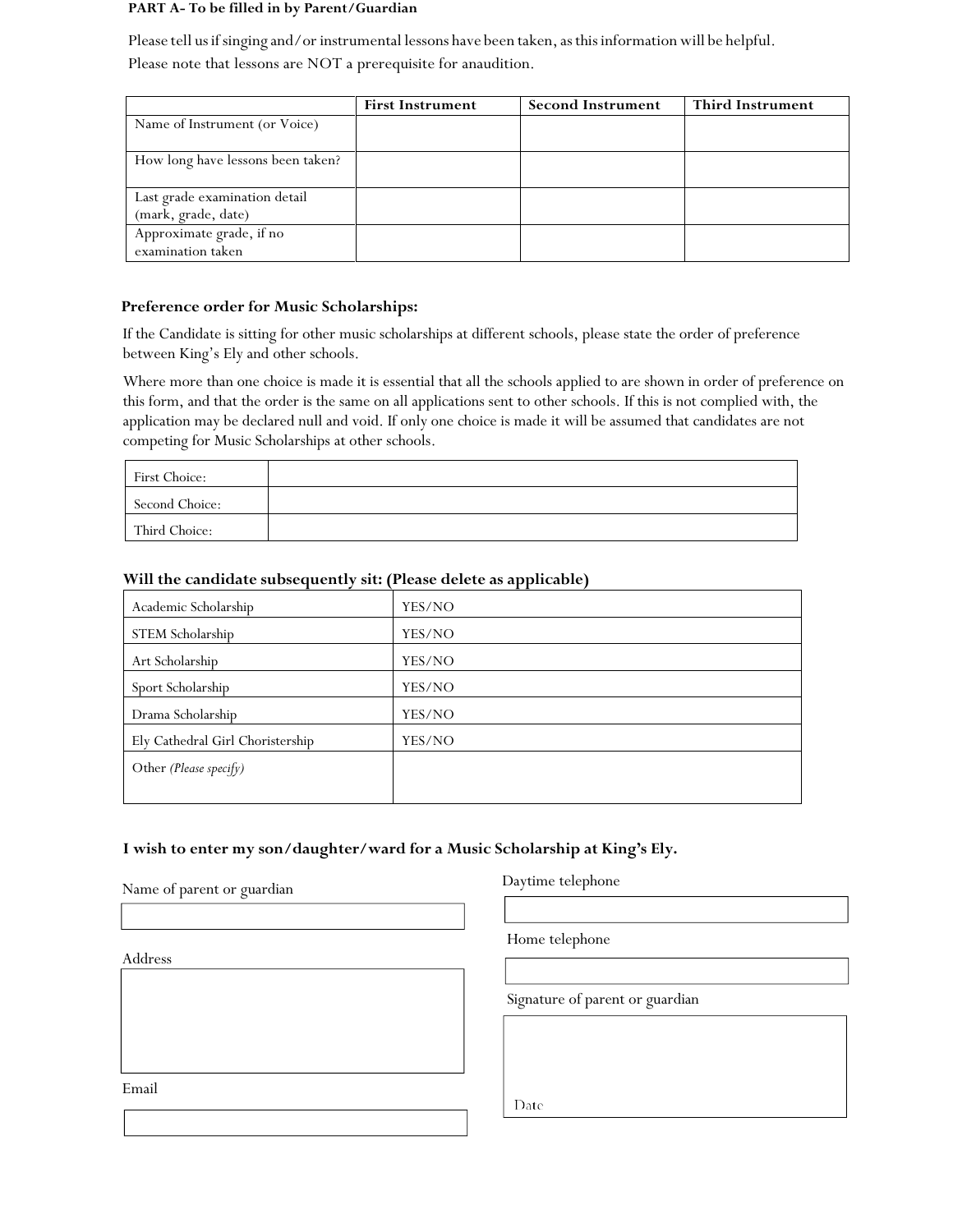**Part B- To be completed by the candidate's Music Teacher(s) giving an assessment of the candidate's musical ability, experience and potential.** 

**Name of Candidate**

Signature of Music Teacher

Teacher's Name and Position

(full name including title and initials)

Date